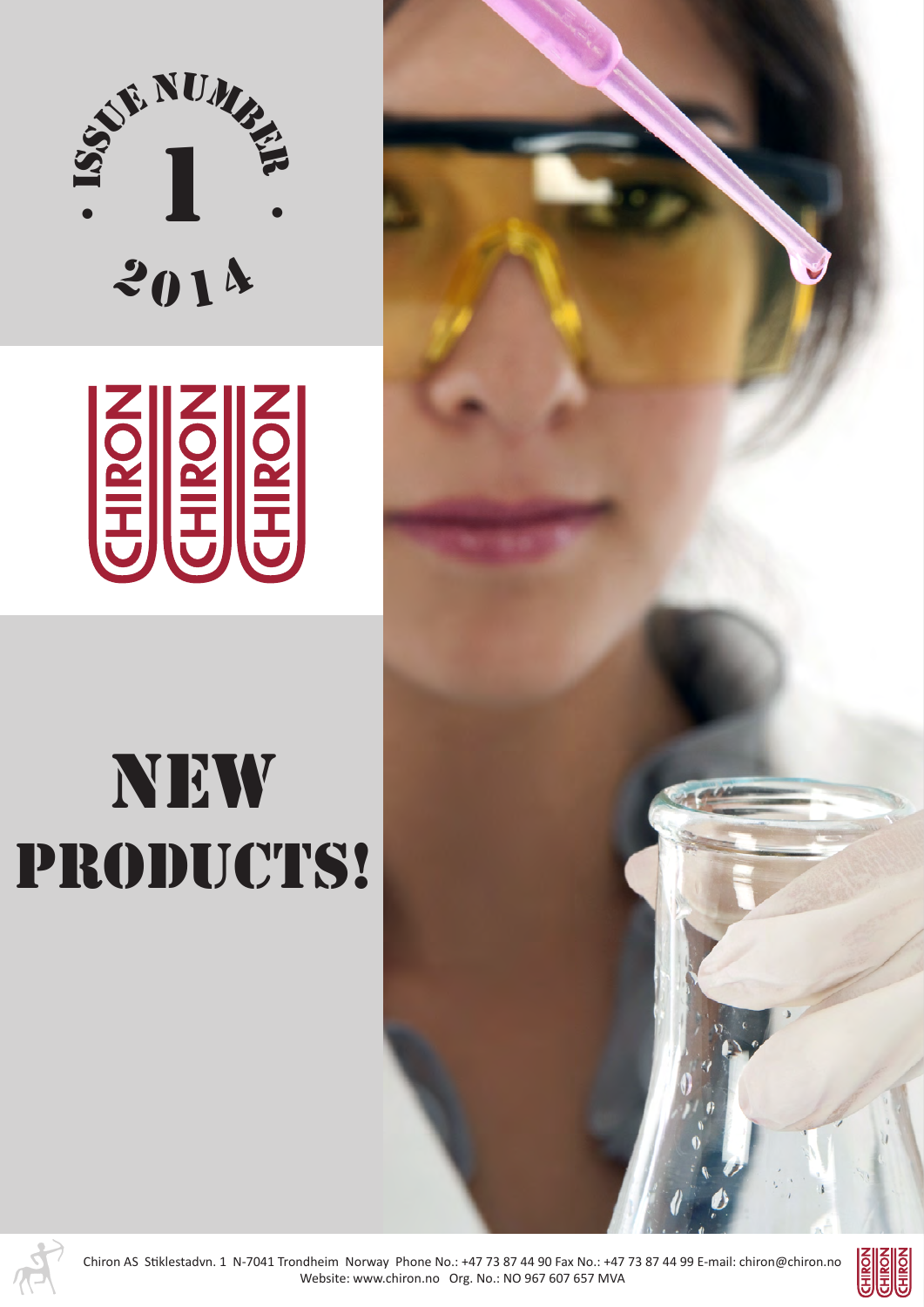

# **NEW PRODUCTS**



### **Issue No. 1**

| <b>Toxicology</b>                        |                                                                                              |                |  |
|------------------------------------------|----------------------------------------------------------------------------------------------|----------------|--|
| <b>Chiron Cat. No.</b>                   | <b>Name (Synonym)</b>                                                                        | <b>CAS No.</b> |  |
| <b>Synthetic Cannabinoids</b>            |                                                                                              |                |  |
| 10301.24                                 | AB-001<br>(1-Adamantyl-[1-pentyl-1H-indol-3-yl]methanone)                                    | 1345973-49-0   |  |
| 10302.23                                 | AB-005                                                                                       | 895155-25-6    |  |
| 10306.23                                 | <b>AKB-48-5F</b>                                                                             | 1400742-13-3   |  |
| 10292.20                                 | AM-694                                                                                       | 335161-03-0    |  |
| 10307.24                                 | <b>APICA</b><br>$(SDB-001)$                                                                  | 1345973-50-3   |  |
| 10308.23                                 | <b>APINACA</b><br>$(AKB-48)$                                                                 | 1345973-53-6   |  |
| 10291.23                                 | <b>JWH-015</b><br>((2-Methyl-1-propyl-1H-idol-3-yl)-1-naphthenylmethanone)                   | 155471-08-2    |  |
| 9771.20                                  | <b>JWH-030</b>                                                                               | 209414-07-3    |  |
| 10304.22                                 | <b>JWH-072</b>                                                                               | 209414-06-2    |  |
| 10305.22                                 | JWH-072-N-carboxy                                                                            | 1451369-32-6   |  |
| 9804.26                                  | <b>JWH-307</b>                                                                               | 914458-26-7    |  |
| 10309.23                                 | <b>QUPIC</b>                                                                                 | 1400742-17-7   |  |
| 10293.20                                 | <b>RCS-4-4C</b><br>((1-Butyl-1H-indol-3-yl)(4-methoxyphenyl)-methanone)                      | 1345966-77-9   |  |
| 10310.24                                 | STS-135<br>$(5F-APICA)$                                                                      | 1354631-26-7   |  |
| 10311.16                                 | <b>URB754</b>                                                                                | 86672-58-4     |  |
| 10303.21                                 | <b>XLR-11</b>                                                                                | 1364933-54-9   |  |
| <b>Piperazines</b>                       |                                                                                              |                |  |
| 10313.14                                 | 1-(2,3,4-Trimethoxybenzyl)piperazine dihydrochloride<br>(Trade name: Trimetazidine)          | 13171-25-0     |  |
| 10319.13                                 | 1-(2,5-Dimethoxybenzyl)piperazine hydrochloride                                              | 37497-99-1     |  |
| 10333.11                                 | 1-(3-Methoxyphenyl)piperazine<br>$(3-MeOPP)$<br>1-(4-Fluorophenyl)piperazine dihydrochloride | 16015-71-7     |  |
| 10331.10                                 | (FPP)                                                                                        | 64090-19-3     |  |
| 10334.10                                 | 1-(4-Methoxyphenyl)piperazine<br>$(4-MeOPP)$                                                 | 38212-30-5     |  |
| 10312.10                                 | 3-Chlorophenylpiperazine hydrochloride<br>$(m$ -CPP HCl $)$                                  | 65369-76-8     |  |
| <b>Other New Psychoactive Substances</b> |                                                                                              |                |  |
| 10290.18                                 | 25C-NB2OMe hydrochloride<br>(2C-C-NBOMe HCl)                                                 | 1227608-02-7   |  |
| 10420.16                                 | Diclazepam                                                                                   | 2894-68-4      |  |

10394.17 Etizolam 40054-69-1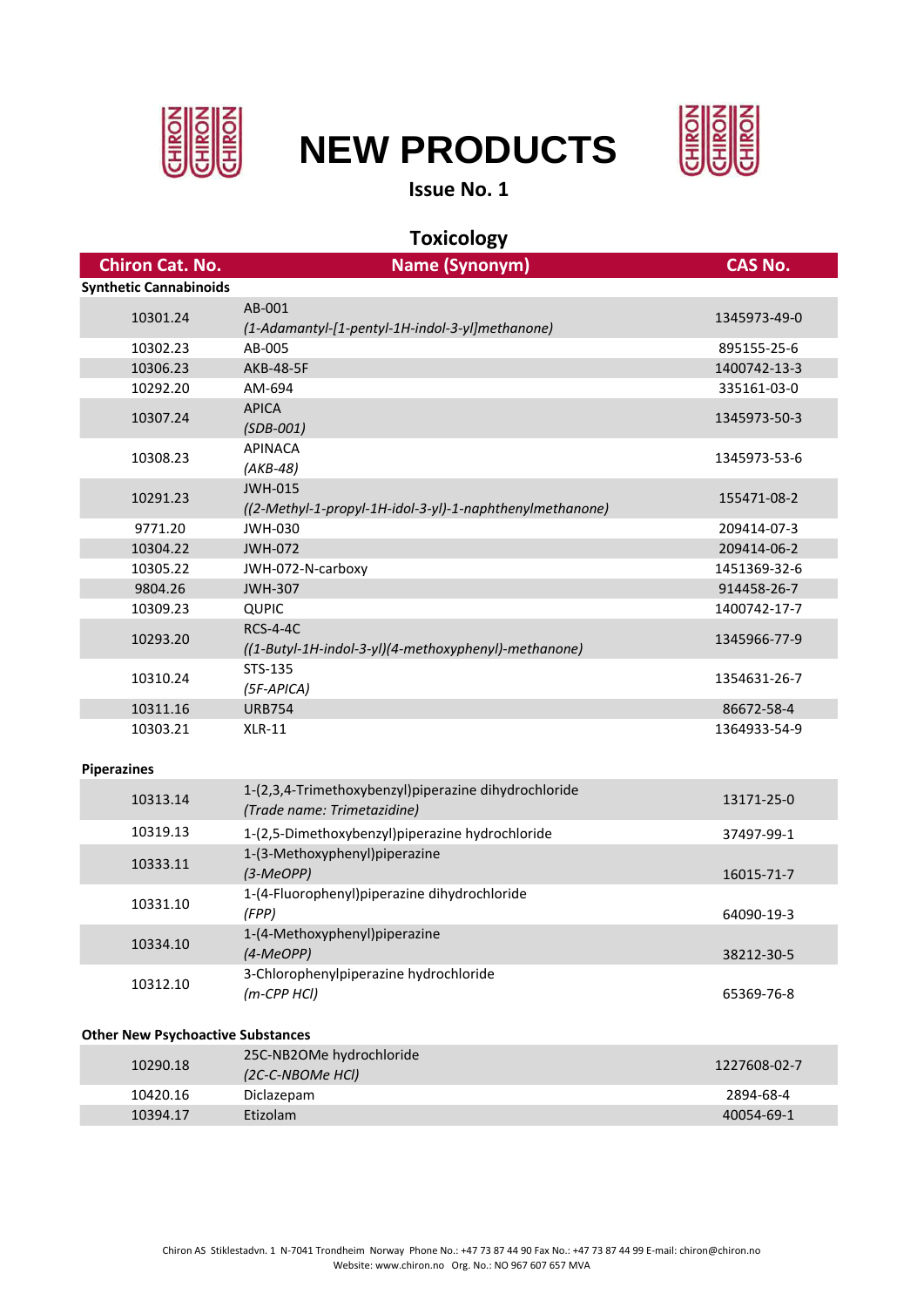# **Toxicology Continued……**

| <b>Chiron Cat. No.</b> | <b>Name (Synonym)</b>                                   | <b>CAS No.</b> |
|------------------------|---------------------------------------------------------|----------------|
| Hydroxybutyrates       |                                                         |                |
| 10157.4                | Sodium DL-3-hydroxybutyrate                             | 150-83-4       |
|                        | Sodium Gammahydroxybutyrate-1,4-13C2                    |                |
| 10324.4                | (GHB-13C2 Na)                                           | N/A            |
| 10374.4                | Gamma-Butyrolactone<br>(GBL)                            | $96 - 48 - 0$  |
| 10375.4                | Gamma-Butyrolactone-d6<br>$(GBL-d6)$                    | 77568-65-1     |
| 9858.4                 | Sodium Gammahydroxybutyrate<br>(GHB Na)                 | $502 - 85 - 2$ |
| 9859.4                 | Sodium Gammahydroxybutyrate-d6<br>(GHB-d6 Na)           | 36204-53-4     |
| Cocaine                |                                                         |                |
| 10327.16               | Benzoylecgonine-13C6                                    | N/A            |
| 10315.16               | Benzoylecgonine-d3 hydrate                              | N/A            |
| 10328.17               | Cocaethylene-13C6 hydrochloride                         | N/A            |
| 10326.17               | Cocaine-13C6 hydrochloride                              | N/A            |
| 10330.17               | Norcocaine                                              | 18717-72-1     |
| 10329.17               | Norcocaine-13C6 hydrochloride                           | N/A            |
| <b>Pharmaceuticals</b> |                                                         |                |
| 10349.17               | Amisulpride                                             | 71675-85-9     |
| 10348.17               | Atomoxetine hydrochloride                               | 82248-59-7     |
| 10350.17               | Chlorpromazine hydrochloride                            | 69-09-0        |
| 10346.18               | Duloxetine hydrochloride                                | 136434-34-9    |
| 10347.19               | Fluvoxamine maleate                                     | 61718-82-9     |
| 10345.21               | Haloperidol                                             | 52-86-8        |
| 10268.13               | Ritalinic acid hydrochloride (threo)                    | N/A            |
| 10351.12               | Topiramate                                              | 97240-79-4     |
| 10284.22               | Zuclopenthixol                                          | 53772-83-1     |
| 10285.24               | Zuclopenthixol acetate                                  | 85721-05-7     |
|                        |                                                         |                |
| <b>Coming Soon</b>     |                                                         |                |
| 10275.18               | (±)-Acebutolol-d7 hydrochloride (iso-propyl-d7)         | N/A            |
| 10369.13               | (2R)-Lacosamide-d3 (O-methyl-d3)                        | 1217689-95-6   |
| 10318.11               | 4-Methylmethcathinone hydrochloride<br>(Mephedrone HCl) | 1189726-22-4   |
| 10343.20               | Amitriptyline-d3 hydrochloride (N-methyl-d3)            | 342611-00-1    |
| 10362.16               | Clobazam                                                | 22316-47-8     |
| 10363.16               | Clobazam-13C6                                           | N/A            |
| 10356.19               | Clomipramine-d6 hydrochloride                           | N/A            |
| 10354.17               | Desmethylmianserin<br>(Normianserin)                    | 71936-92-0     |
| 10358.23               | Flupentixol dihydrochloride                             | 2413-38-9      |
| 10316.23               | Morphine-3-glucuronide-d3 hydrate<br>$(M-3-G-d3)$       | N/A            |
| 10317.23               | Morphine-6-glucuronide-d3<br>$(M-6-G-d3)$               | N/A            |
| 10364.15               | Norclobazam                                             | 22316-55-8     |
| 10365.15               | Norclobazam-13C6                                        | <b>NA</b>      |
|                        | Norclomipramine hydrochloride                           |                |
| 10357.19               | (Desmethylclomipramine HCl)                             | 29854-14-6     |
| 10367.19               | Paroxetine-d6 maleate                                   | N/A            |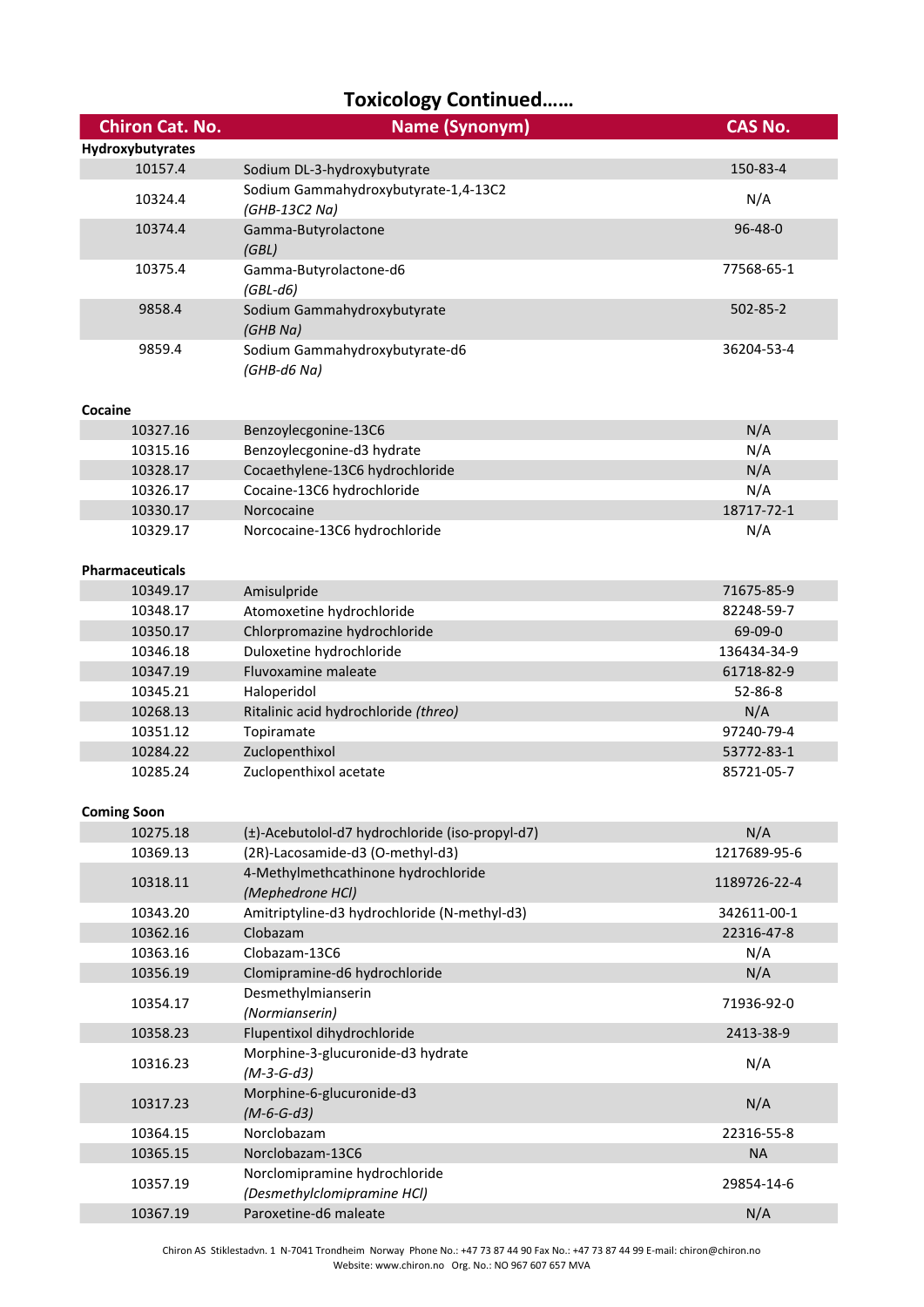## **Toxicology Continued……**

| <b>Chiron Cat. No.</b> | <b>Name (Synonym)</b>                                          | CAS No.      |
|------------------------|----------------------------------------------------------------|--------------|
| <b>Coming Soon</b>     |                                                                |              |
| 10395.7                | Trigonelline-d3 (methyl-d3)<br>(Niacin / vitamin B metabolite) | 515835-69-5  |
| 10325.17               | Zopiclone-d3 (N-methyl-d3)                                     | 1398066-10-8 |
| 10271.17               | Zopiclone-d4 (piperazinyl-d4)                                  | N/A          |

### **Environmental & Food Safety**

| <b>Chiron Cat. No.</b> | Name (Synonym)                           | CAS No.    |
|------------------------|------------------------------------------|------------|
| <b>PAHs</b>            |                                          |            |
| 10289.15               | 1,4,8-Trimethylcarbazole                 | 78787-83-4 |
| 10288.14               | 1,8-Dimethylcarbazole                    | 6558-83-4  |
| 10409.19               | 12-Methylbenz[a]anthracene               | 2422-79-9  |
| 10287.13               | 1-Methylcarbazole<br>(1-Me-9H-Carbazole) | 27323-29-1 |
| 10297.12               | 2-tert-Butyl-1H-indole                   | 1805-65-8  |
| 10286.9                | 6-Methylindole                           | 3420-02-8  |

#### **Flame Retardants/Phosphates**

| 10404.4 | Diethylhydrogenphosphate<br>(DEP)                                  | 598-03-7     |
|---------|--------------------------------------------------------------------|--------------|
| 10403.2 | Dimethylhydrogenphosphate<br>(DMP)                                 | 813-78-5     |
| 10407.4 | O,O-Diethyldithiophosphate, ammonium salt                          | 1068-22-0    |
| 10408.4 | O,O-Diethyldithiophosphate, ammonium salt-13C4<br>(DEDTD-13C4 NH4) | 1329641-22-6 |
| 10405.4 | O,O-Diethylthiophosphate, potassium salt<br>(DETP $K$ )            | 5871-17-0    |
| 10410.2 | O,O-Dimethyldithiophosphate, ammonium salt<br>(DMBTD NH4)          | 1066-97-3    |

#### **Pesticides/Herbicides**

| 10280.1  | Chlordecone<br>(Kepone) | 143-50-0    |
|----------|-------------------------|-------------|
| 10322.12 | Forchlorfenuron-d5      | 139865-87-6 |
| 10320.14 | Metazachlor-d6          | N/A         |
| 10321.7  | Mevinphos-d6            | N/A         |

#### **Miscellaneous**

| 10281.16 | 4-tert-Octylphenol-13C6 monoethoxylate<br>(4-tert-Octylphenol-13C6 EO) | 1173019-48-1 |
|----------|------------------------------------------------------------------------|--------------|
| 10295.12 | 2-Chlorobiphenyl<br>$(PCB-1)$                                          | 2051-60-7    |
| 10267.12 | 3,3',4-Tribromodiphenyl ether<br>$(PBDE-33)$                           | 147217-78-5  |
| 10266.12 | 3,3',4,4'-Tetrabromobiphenyl<br>$(PBB-77)$                             | 77102-82-0   |
| 10296.12 | 3-Chlorobiphenyl<br>$(PCB-2)$                                          | 2051-61-8    |
| 10298.12 | Octabromodiphenyl ether, techn.                                        | 32536-52-0   |
| 10299.16 | Tetra-n-butyltin-d36                                                   | 358731-92-7  |
| 10402.17 | Acridine Orange Hemizinc Salt                                          | 10127-02-3   |
| 10340.24 | n-Heptan n-nonyl phthalate                                             | 19295-81-9   |